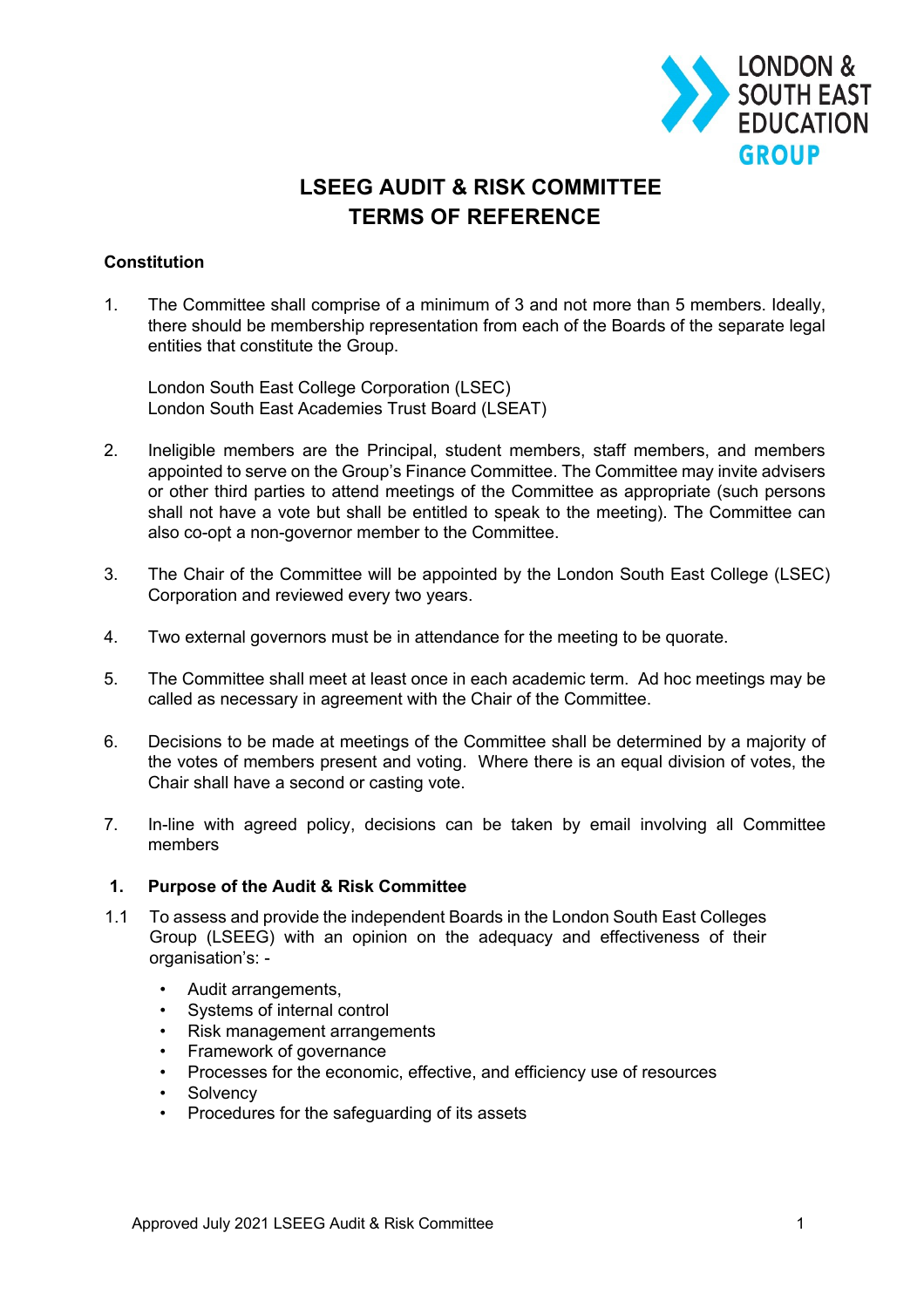1.2 The Committee's role, in respect of Solvency, will be to advise the Independent Boards on the organisation's position as a going concern for the Financial Statements and to give an opinion on the budgetary and financial processes as part of its internal control opinion.

## **2. Effectiveness**

- 2.1. To advise the Independent Boards on the adequacy and effectiveness of the whole system of internal control, including controls for securing economy, efficiency and effectiveness (value for money).
- 2.2. To monitor, annually or more frequently if necessary, the implementation of approved recommendations relating to both internal assignment audit reports and annual reports and external audit reports and management letters.
- 2.3. To monitor the effectiveness and competence of the internal and external audit services and ensure effective co-ordination between them, including whether the work of the funding auditor should be relied upon for internal audit purposes.
- 2.4. To establish, in conjunction with Management, relevant performance measures and indicators and to monitor the effectiveness of the internal audit service and external auditor through these measures and indicators, using these measures to determine whether re-tendering is appropriate.
- 2.5. To obtain external professional advice if it considers this necessary.
- 2.6. To investigate any activity within its terms of reference and to receive reports from management concerning any irregularity or fraud investigation. Ensuring that all allegations of fraud and irregularity are properly followed up, and reported to the funding agency.
- 2.7. To seek any information, it requires from the internal auditors, the external auditors, governors, committees and College employees, plus relevant information from sub- contractors and other third parties.
- 2.8. To require additional services to be undertaken by internal and external audit as required with any resulting reports to be reviewed by the Committee.

#### **3. Risk Management**

- 3.1. To advise the Independent Boards on the adequacy and effectiveness of the organisation's arrangements for risk management, assurance, and its governance processes.
- 3.2. To have oversight of all areas of risk management within the Group, and to ensure, through the external and internal audit functions that the adequacy and effectiveness of the Group approach to risk management is robust and transparent.

## **4. Internal Audit**

- 4.1. To advise the Independent Boards on the appointment, re-appointment, dismissal and initial remuneration of the internal audit service and the scope and objectives of their work.
- 4.2. Establish that the internal audit service adheres to all relevant professional standards.
- 4.3. To approve the audit needs assessment, and strategic and annual audit plans for the internal audit service including the annual fee for this work.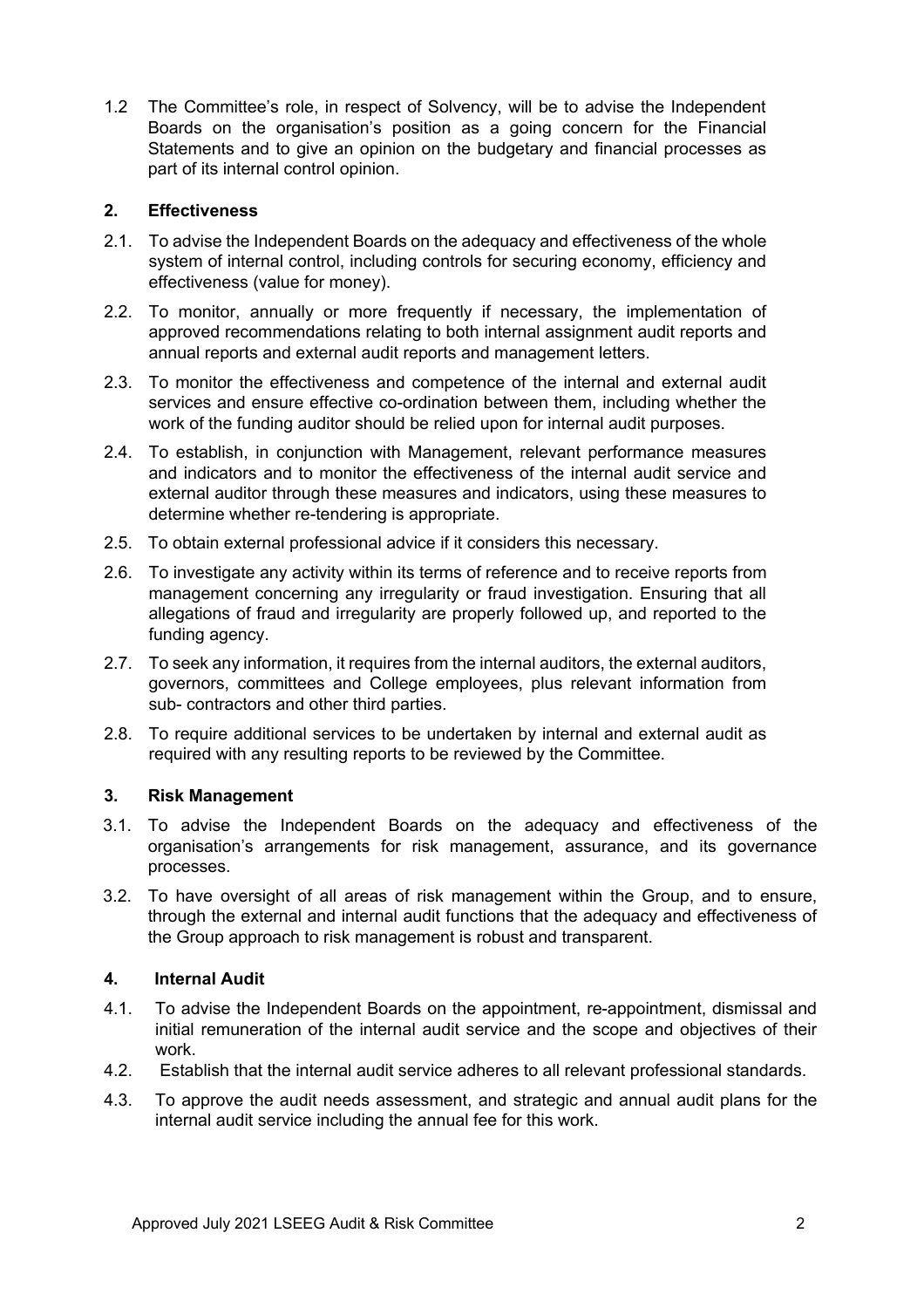- 4.4. To consider and advise the on internal audit assignment reports, including the annual report and on control issues and to ensure these are responded to promptly where appropriate.
- 4.5. To reinforce with the internal auditors the independence of their function.

## **5. External Audit**

- 5.1. To advise the Independent Boards on the appointment, re-appointment, dismissal and initial remuneration of external auditors and the scope and objectives of their work.
- 5.2. To recommend each year to the Independent Boards, and Members of the London South East Academies Trust, the external auditors to be appointed for that financial year.
- 5.3. Establish that the external auditors adhere to all relevant professional standards
- 5.4. To discuss with the financial and regularity auditor before the audits begin the nature and the scope of the audits. To approve the annual fee for the external auditor if the audit is not being tendered.
- 5.5. To consider and advise the Independent Boards on external audit reports and management letters with special reference to control issues raised and to ensure these are responded to promptly where appropriate.
- 5.6. To reinforce with the external auditors the independence of their function.

## **6. General**

- 6.1. To determine or advise on such matters relating to audit as the Independent Boards may wish to delegate.
- 6.2. To consider and recommend the financial statements to the Independent Boards.
- 6.3. To monitor within agreed timescales the implementation of agreed audit recommendations from whatever source.
- 6.4. To carry out any special / specific projects which the Independent Boards may wish to delegate to the Committee.
- 6.5. The Committee has the right of access to obtain all the information and explanations it considers necessary, from whatever source, in order to fulfil its remit.
- 6.6. Review and advise the Independent Boards on assurances received from management in respect of internal controls and value for money.
- 6.7. To inform the Independent Boards of any additional services provided by the financial statements, regularity and other audit and internal auditors and explain how independence and objectivity were safeguarded.
- 6.8. To consider and advise the Independent Boards on relevant reports by the NAO, the Council and other funding bodies, and where appropriate management's response to these.
- 6.9. To oversee the Group's policies on fraud, bribery, irregularity and public interest disclosure, and ensure the proper, proportionate and independent investigation of all allegations and instances of fraud and irregularity.
- 6.10. To ensure that where fraud is discovered, the internal and external auditors have been informed, and that appropriate follow-up action has been planned and actioned. The Committee must also ensure that all significant cases of fraud or suspected fraud or irregularity are reported to the chief executive of the appropriate funding body.